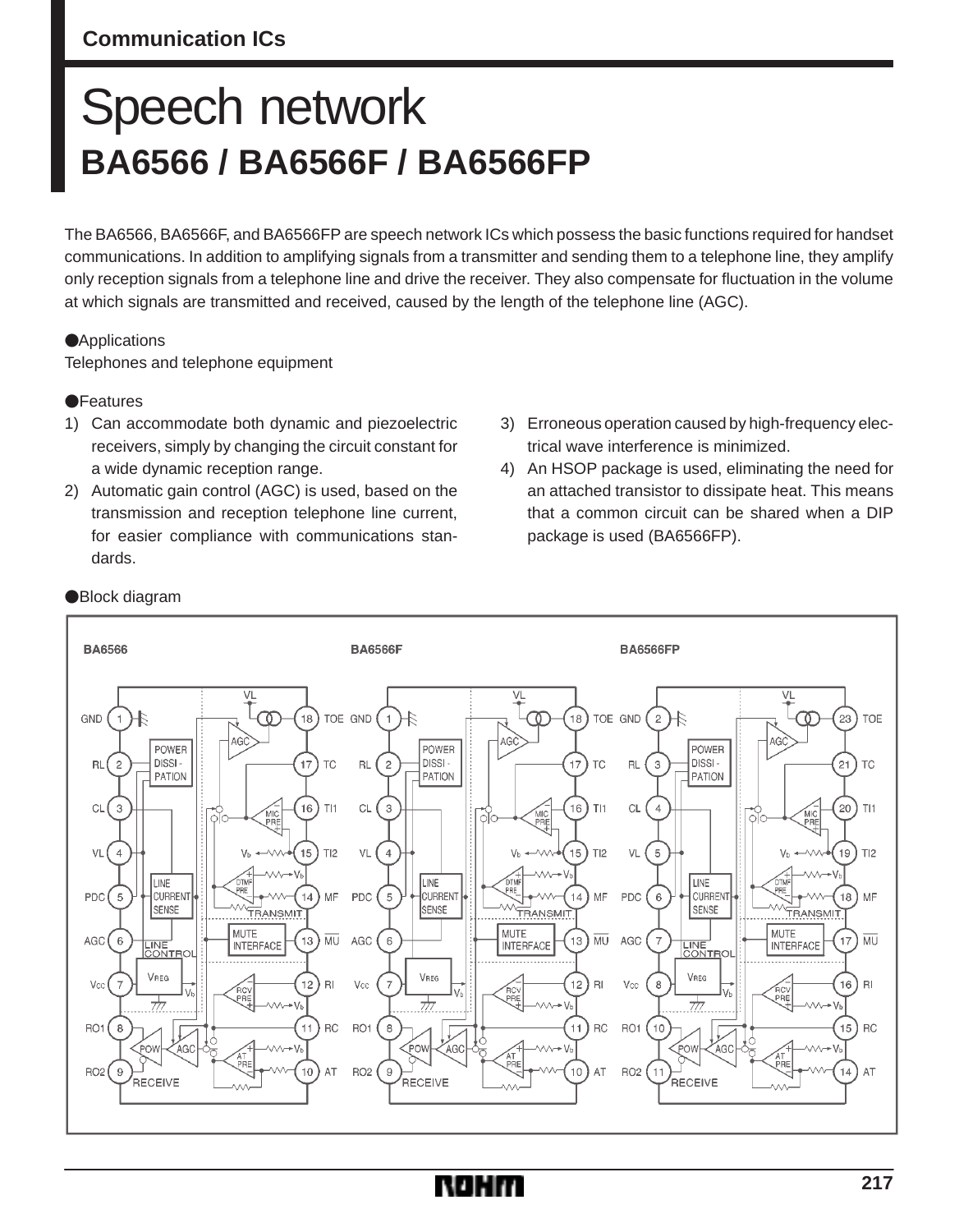#### ● Absolute maximum ratings (Ta=25°C)

| Parameter             |                 | Symbol | Limits       | Unit |  |  |  |  |
|-----------------------|-----------------|--------|--------------|------|--|--|--|--|
| Applied voltage       |                 | VL     | 16.5         | ν    |  |  |  |  |
| Power dissipation     | <b>BA6566</b>   |        | $1100*1$     | mW   |  |  |  |  |
|                       | <b>BA6566F</b>  | Pd     | $600*2$      |      |  |  |  |  |
|                       | <b>BA6566FP</b> |        | $1350*3$     |      |  |  |  |  |
| Operating temperature |                 | Topr   | $-35 - +60$  | ົົ   |  |  |  |  |
| Storage temperature   |                 | Tstg   | $-55 - +125$ | °C.  |  |  |  |  |
| Current dissipation   |                 | ΙL     | mA           |      |  |  |  |  |

\*1 Reduced by 11 mW for each increase in Ta of 1°C over 25°C.

\*2 Reduced by 6 mW for each increase in Ta of 1°C over 25°C.

\*3 Reduced by 13.5 mW for each increase in Ta of 1°C over 25°C. When mounted on 90 mm  $\times$  50 mm  $\times$  1.6 mm glass epoxy board, fins should be soldered to foil pattern.

\*4 With the BA6566, Reduced by 1 mA for each increase in Ta of 1°C over 50°C. With the BA6566F, Reduced by 1.4 mA for each increase in Ta of 1°C over 50°C. With the BA6566FP, Reduced by 1 mA for each increase in Ta of 1°C over 50°C.

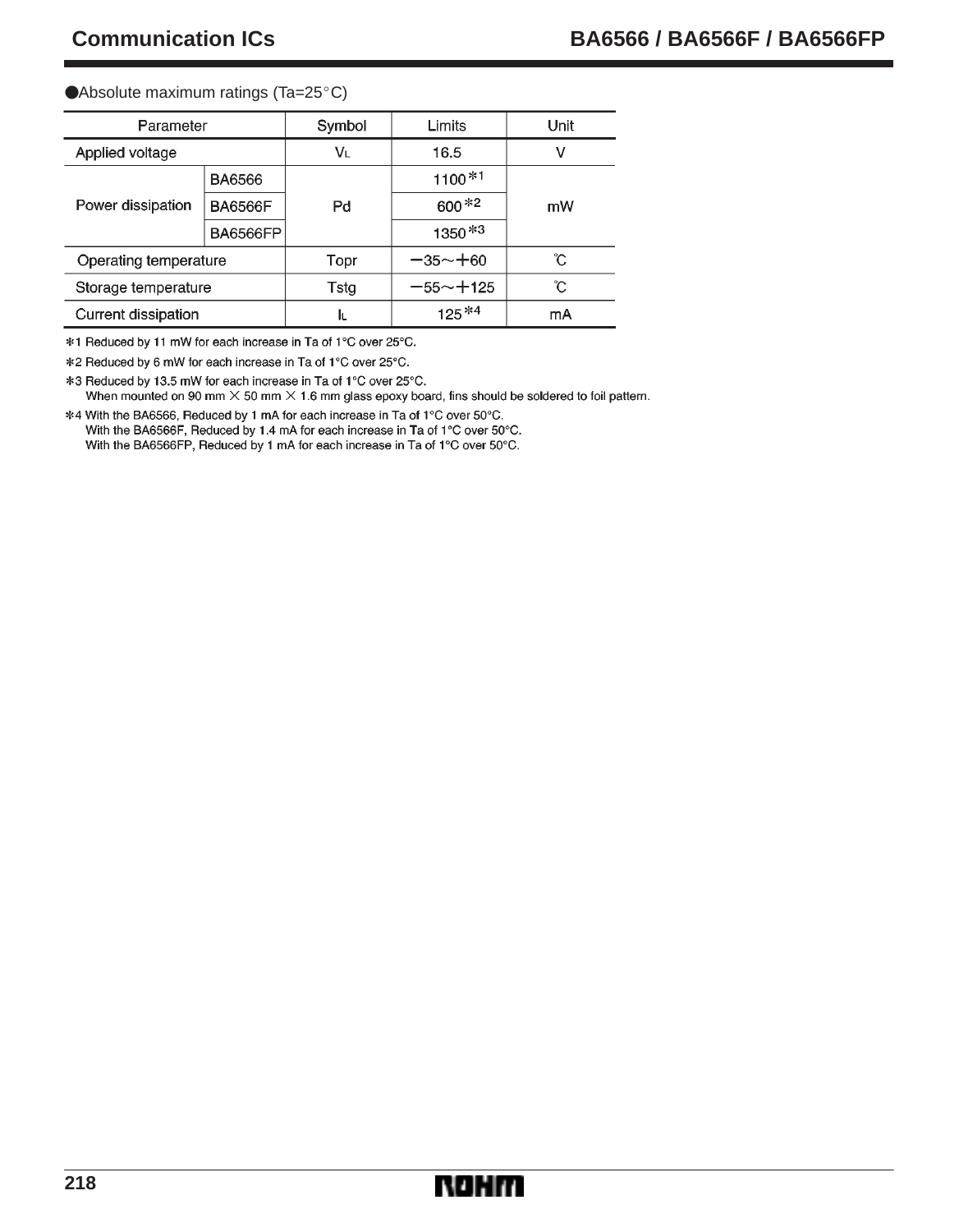### ● Electrical characteristics (Ta=25°C)

|                                             | Symbol                         | Min.                     | Typ.    | Max.    | Unit |           |                          | Conditions | Measurement                            |         |
|---------------------------------------------|--------------------------------|--------------------------|---------|---------|------|-----------|--------------------------|------------|----------------------------------------|---------|
| Parameter                                   |                                |                          |         |         |      | IL (mA)   | <b>AGC</b>               | Mute       | $f = 1kHz$                             | circuit |
| Line voltage (5)                            | V <sub>L</sub> (5)             | $\overline{\phantom{0}}$ | 2.0     |         | V    | 5         |                          |            |                                        | Fig.2   |
| Line voltage (20)                           | $V_L(20)$                      | 2.5                      | 3.5     | 5.0     | ٧    | 20        |                          |            | $\overline{\phantom{0}}$               | Fig.2   |
| Line voltage (30)                           | $VL$ (30)                      | 3.0                      | 4.0     | 5.4     | V    | 30        | $\overline{\phantom{0}}$ | —          | —                                      | Fig.2   |
| Line voltage (90)                           | $VL$ (90)                      | 5.2                      | 7.0     | 9.5     | V    | 90        |                          |            |                                        | Fig.2   |
| Mute input low level voltage                | VL                             | 0.1                      | 0.18    | 0.25    | V    | $20 - 90$ |                          | —          |                                        | Fig.2   |
| Mute input low level current                | Iμ                             | 25                       | 35      | 45      | μA   | $20 - 90$ |                          |            |                                        | Fig.2   |
| Transmit gain 1 (20 - 90)                   | GT1<br>$(20 - 90)$             | 37                       | 41      | 44      | dВ   | $20 - 90$ | OFF                      | OFF        | $V_{IN} = -50dBV$                      | Fig.3   |
| Transmit gain 1 (30 - 90)                   | G <sub>T1</sub><br>$(30 - 90)$ | 38                       | 41      | 44      | dВ   | $30 - 90$ | <b>OFF</b>               | OFF        | $V_{IN} = -50dBV$                      | Fig.3   |
| Transmit gain 2 (20)                        | $G_{T2}$ (20)                  | 38                       | 41      | 45      | dB   | 20        | ON                       | <b>OFF</b> | $V_{IN} = -50dBV$                      | Fig.3   |
| Transmit gain 2 (30)                        | $G_{T2}$ (30)                  | 38                       | 41      | 44      | dB   | 30        | ON                       | <b>OFF</b> | $V_{IN} = -50dBV$                      | Fig.3   |
| Transmit gain 2 (90)                        | $G_{T2}$ (90)                  | 34.5                     | 37.5    | 40.5    | dB   | 90        | ON                       | OFF        | $V_{\text{IN}} = -50$ dBV              | Fig.3   |
| Transmit distortion attenuation             | Dт                             |                          | $-46$   | $-20$   | dB   | $20 - 90$ |                          | <b>OFF</b> | $V_{IN} = -50dBV$                      | Fig.3   |
| Transmit noise level                        | Nт                             |                          | $-68$   | $-55$   | dBV  | $20 - 90$ |                          | OFF        | $BPF = 400Hz$<br>$\sim$ 30kHz          | Fig.3   |
| Maximum transmit<br>output level (20 - 90)  | От<br>$(20 - 90)$              | $^{-2}$                  | 3       |         | dBV  | $20 - 90$ |                          | OFF        | $Dist = -20dB$                         | Fig.3   |
| Maximum transmit<br>output level (30 - 90)  | От<br>$(30 - 90)$              | 0                        | 3       |         | dBV  | $30 - 90$ |                          | OFF        | $Dist = -20dB$                         | Fig.3   |
| Receive gain 1 (20 - 90)                    | Gr1<br>$(20 - 90)$             | -13                      | $-10$   | $-7$    | dB   | $20 - 90$ | OFF                      | OFF        | $S_1 = 1$<br>$V_{IN} = -20dBV$         | Fig.4   |
| Receive gain 1 (20)                         | $G_{R1}$ (20) - 13             |                          | $-10$   | $-7$    | dВ   | 20        | ON                       | OFF        | $S_1 = 1$<br>$V_{\text{IN}} = -20$ dBV | Fig.4   |
| Receive gain 1 (30)                         | $G_{R1}$ (30) -13              |                          | $-10$   | $-7$    | dВ   | 30        | ON                       | OFF        | $S_1 = 1$<br>$V_{IN} = -20dBV$         | Fig.4   |
| Receive gain 1 (90)                         | $G_{R1}$ $(90)$                | $-16.5$                  | $-13.5$ | $-10.5$ | dВ   | 90        | ON                       | OFF        | $S_1 = 1$<br>$V_{IN} = -20dBV$         | Fig.4   |
| Receive distortion attenuation 1            | $D_{B1}$                       |                          | $-46$   | $-20$   | dВ   | $20 - 90$ | $\qquad \qquad -$        | <b>OFF</b> | $S_1 = 1$<br>$V_{IN} = -20dBV$         | Fig.4   |
| Receive noise level 1                       | N <sub>R1</sub>                |                          | $-70$   | $-60$   | dBV  | $20 - 90$ |                          | OFF        | $BF = 400 Hz$<br>$\sim$ 30kHz          | Fig.4   |
| Maximum receive output<br>level 1 (20 - 90) | Or1<br>$(20 - 90)$             | -15                      | $-7$    |         | dBV  | $20 - 90$ |                          | OFF        | $Dist = -20dB$                         | Fig.4   |
| Maximum receive output<br>level 1 (30 - 90) | Or1<br>$(30 - 90)$             | $-11$                    | $-7$    |         | dBV  | $30 - 90$ | -                        | OFF        | $Dist = -20dB$                         | Fig.4   |
| Receive gain 2 (20 - 90)                    | Gr2<br>$(20 - 90)$             | 5                        | 8       | 11      | dВ   | $20 - 90$ | OFF                      | OFF        | $S_1 = 2$<br>$V_{IN} = -20dBV$         | Fig.4   |
| Receive gain 2 (20)                         | GR <sub>2</sub> (20)           | 5                        | 8       | 11      | dB   | $20\,$    | ON                       | OFF        | $S_1 = 2$<br>$V_{IN} = -20dBV$         | Fig.4   |

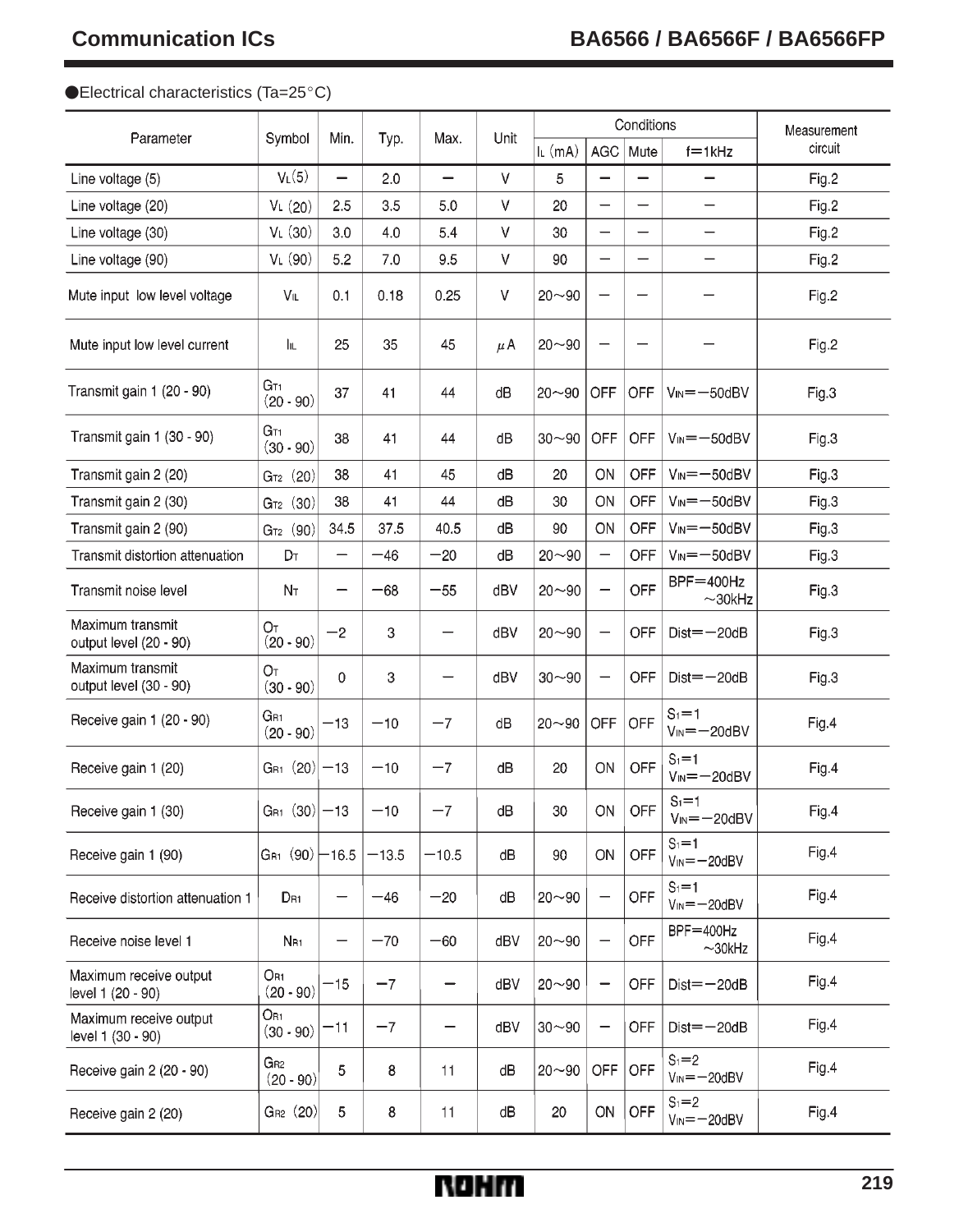# **Communication ICs BA6566 / BA6566F / BA6566FP**

| Parameter                                   | Symbol                         | Min.                     | Typ.           | Max.  | Unit |           |                          | Conditions | Measurement                    |         |
|---------------------------------------------|--------------------------------|--------------------------|----------------|-------|------|-----------|--------------------------|------------|--------------------------------|---------|
|                                             |                                |                          |                |       |      | $L$ (mA)  | <b>AGC</b>               | Mute       | $f = 1$ <sub>kHz</sub>         | circuit |
| Receive gain 2 (30)                         | GR <sub>2</sub> (30)           | 5                        | 8              | 11    | dB   | 30        | ON                       | OFF        | $S_1 = 2$<br>$V_{IN} = -20dBV$ | Fig.4   |
| Receive gain 2 (90)                         | GR <sub>2</sub> (90)           | 1.5                      | 4.5            | 7.5   | dB   | 90        | ON                       | OFF        | $S_1 = 2$<br>$V_{IN} = -20dBV$ | Fig.4   |
| Receive distortion attenuation 2            | D <sub>R2</sub>                | -                        | $-46$          | $-20$ | dB   | $20 - 90$ | -                        | OFF        | $S_1 = 2$<br>$V_{IN} = -20dBV$ | Fig.4   |
| Receive noise level (20 - 90)               | N <sub>R2</sub><br>$(20 - 90)$ | $\overline{\phantom{0}}$ | $-66$          | $-50$ | dBV  | $20 - 90$ | $\overline{\phantom{0}}$ | OFF        | $BF = 400 Hz$<br>$\sim$ 30kHz  | Fig.4   |
| Receive noise level 2 (30 - 90)             | N <sub>R2</sub><br>$(30 - 90)$ | $\overline{\phantom{0}}$ | $-66$          | $-55$ | dBV  | $30 - 90$ | $\overline{\phantom{0}}$ | OFF        | $BF = 400Hz$<br>$\sim$ 30kHz   | Fig.4   |
| Maximum receive output<br>level 2 (20 - 90) | $O_{B2}$<br>$(20 - 90)$        | 1                        | $\overline{7}$ | -     | dBV  | $20 - 90$ | -                        | OFF        | $Dist = -20dB$                 | Fig.4   |
| Maximum receive output<br>level 2 (30 - 90) | $O_{R2}$<br>$(30 - 90)$        | 3                        | $\overline{7}$ | —     | dBV  | $30 - 90$ | $\overline{\phantom{0}}$ | OFF        | $Dist = -20dB$                 | Fig.4   |
| DTMF gain 1<br>$(20 - 90)$                  | G <sub>D1</sub><br>$(20 - 90)$ | 30.5                     | 33.5           | 36.5  | dB   | $20 - 90$ | OFF                      | ON         | $V_{\text{IN}} = -40$ d $BV$   | Fig.5   |
| DTMF gain 2 (20)                            | GD <sub>1</sub> (20)           | 30                       | 33             | 36    | dB   | 20        | ON                       | ON         | $V_{IN} = -40dBV$              | Fig.5   |
| DTMF gain 2 (30)                            | G <sub>D2</sub> (30)           | 30                       | 33             | 36    | dB   | 30        | ON                       | ON         | $V_{IN} = -40dBV$              | Fig.5   |
| DTMF gain 2 (90)                            | G <sub>D2</sub> (90)           | 27                       | 30             | 33    | dB   | 90        | ON                       | ON         | $V_{IN} = -40dBV$              | Fig.5   |
| DTMF distortion attenuation                 | D <sub>D</sub>                 | $\qquad \qquad -$        | $-41$          | $-28$ | dB   | $20 - 90$ | $\overline{\phantom{0}}$ | ON         | $V_{IN} = -40dBV$              | Fig.5   |
| DTMF noise level (20 - 90)                  | ND                             | -                        | $-64$          | $-55$ | dBV  | $20 - 90$ | $\overline{\phantom{0}}$ | ON         | BPF=400Hz<br>$\sim$ 30kHz      | Fig.5   |
| Maximum DTMF output<br>level (20 - 90)      | Oo<br>$(20 - 90)$              | $-4.5$                   | $-0.5$         |       | dBV  | $20 - 90$ | $\qquad \qquad -$        | ON         | $Dist = -28dB$                 | Fig.5   |
| Maximum DTMF output<br>level (30 - 90)      | OD<br>$(30 - 90)$              | $-3.5$                   | $-0.5$         |       | dBV  | $30 - 90$ | $\qquad \qquad -$        | ON         | $Dist = -28dB$                 | Fig.5   |
| AT gain 1                                   | G <sub>A1</sub>                | 23.5                     | 26.5           | 29.5  | dB   | $20 - 90$ |                          | ON         | $S_1 = 1$<br>$V_{IN} = -40dBV$ | Fig.6   |
| AT gain 2                                   | G <sub>A2</sub>                | 26.5                     | 29.5           | 32.5  | dВ   | $20 - 90$ | $\overline{\phantom{0}}$ | ON         | $S_1 = 2$<br>$V_{IN} = -40dBV$ | Fig.6   |
| AC impedance                                | Ztel                           | 450                      | 565            | 750   | Ω    | $20 - 90$ | -                        |            | $V_{IN} = -20dBV$              | Fig.7   |
| Vcc pin voltage                             | VccR                           | 1.15                     | 1.27           | -     | V    | 20        | -                        | -          | $S_3 = ON$                     | Fig.2   |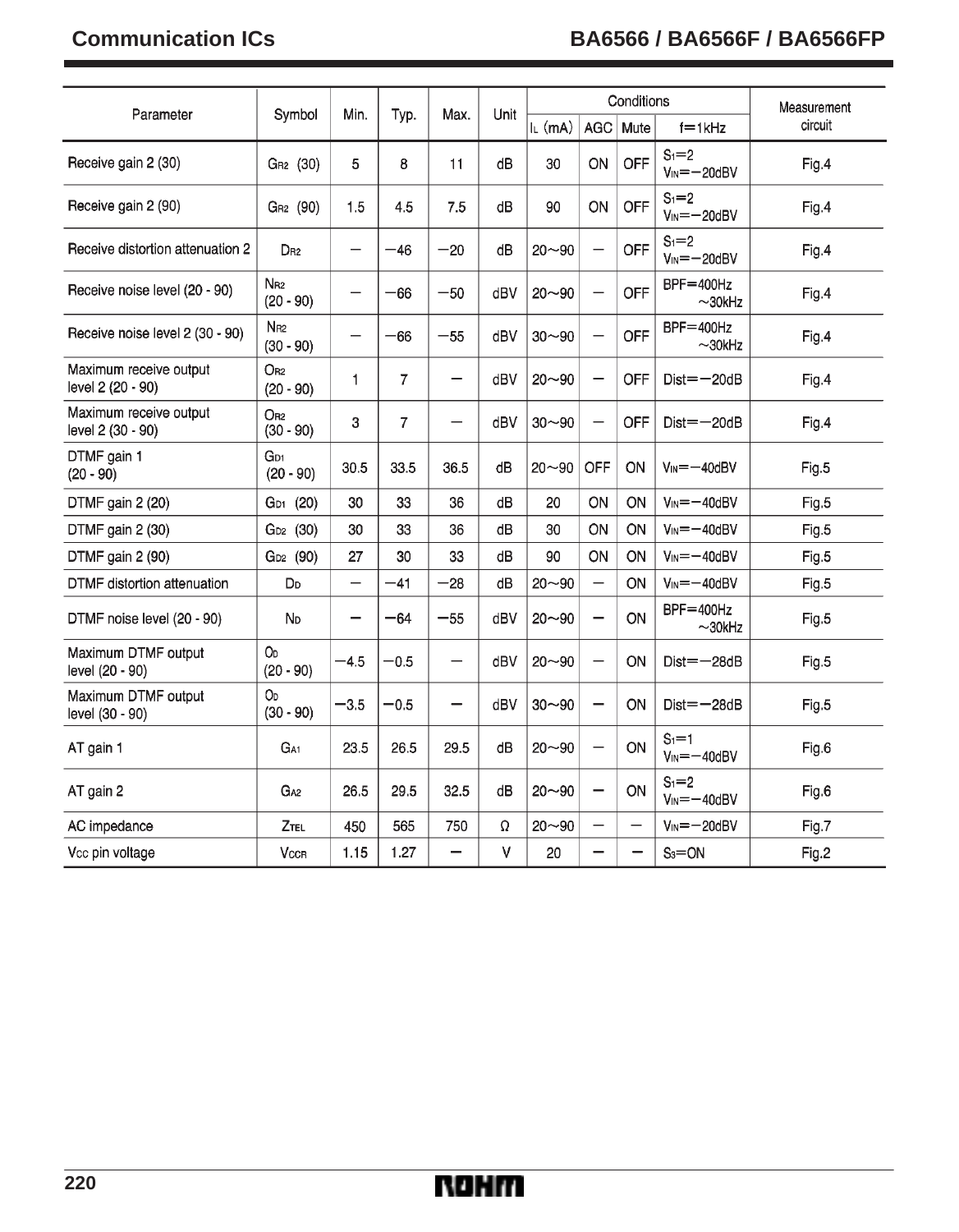Measurement circuits



Fig. 1



Fig. 2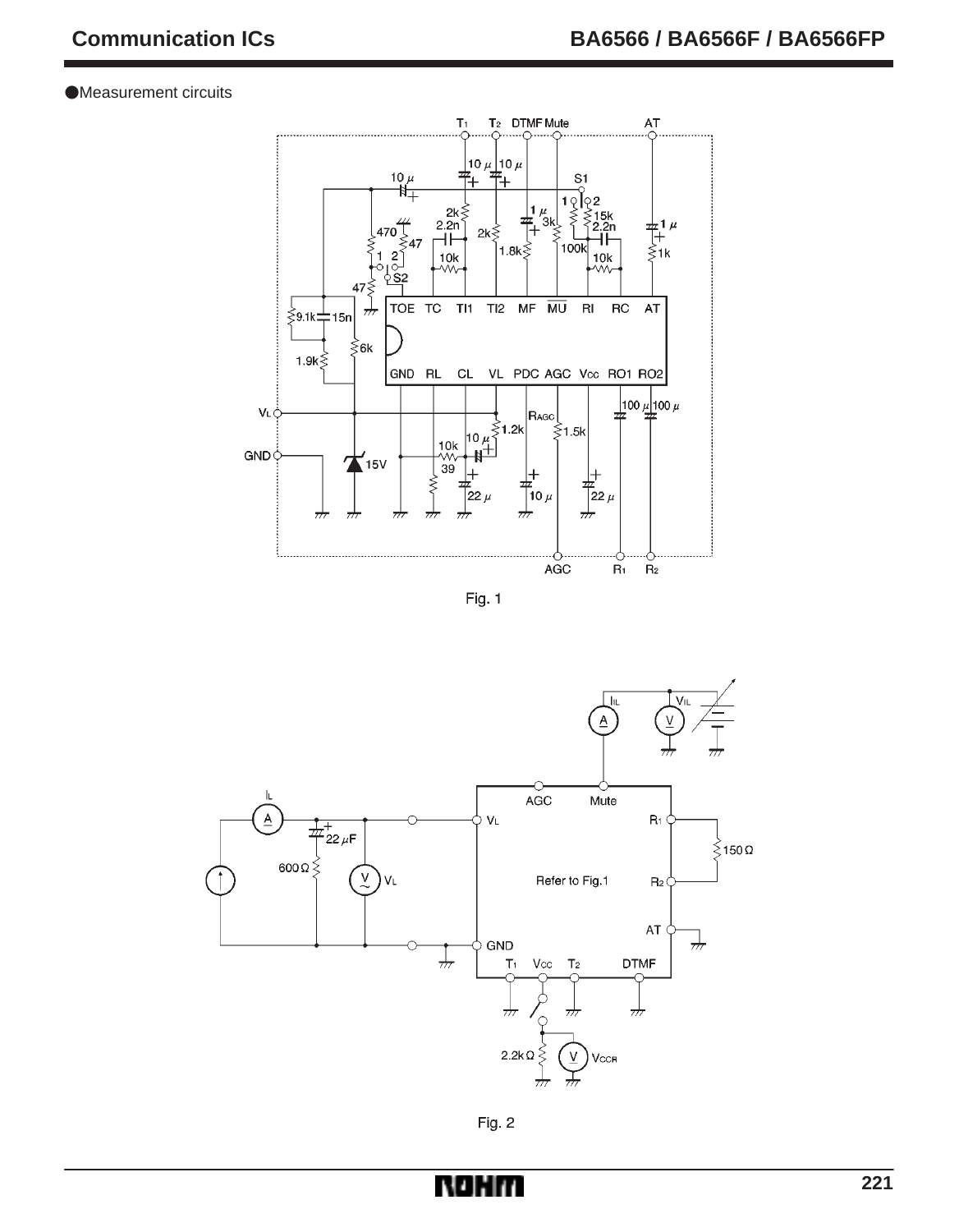

Fig. 3



Fig. 4

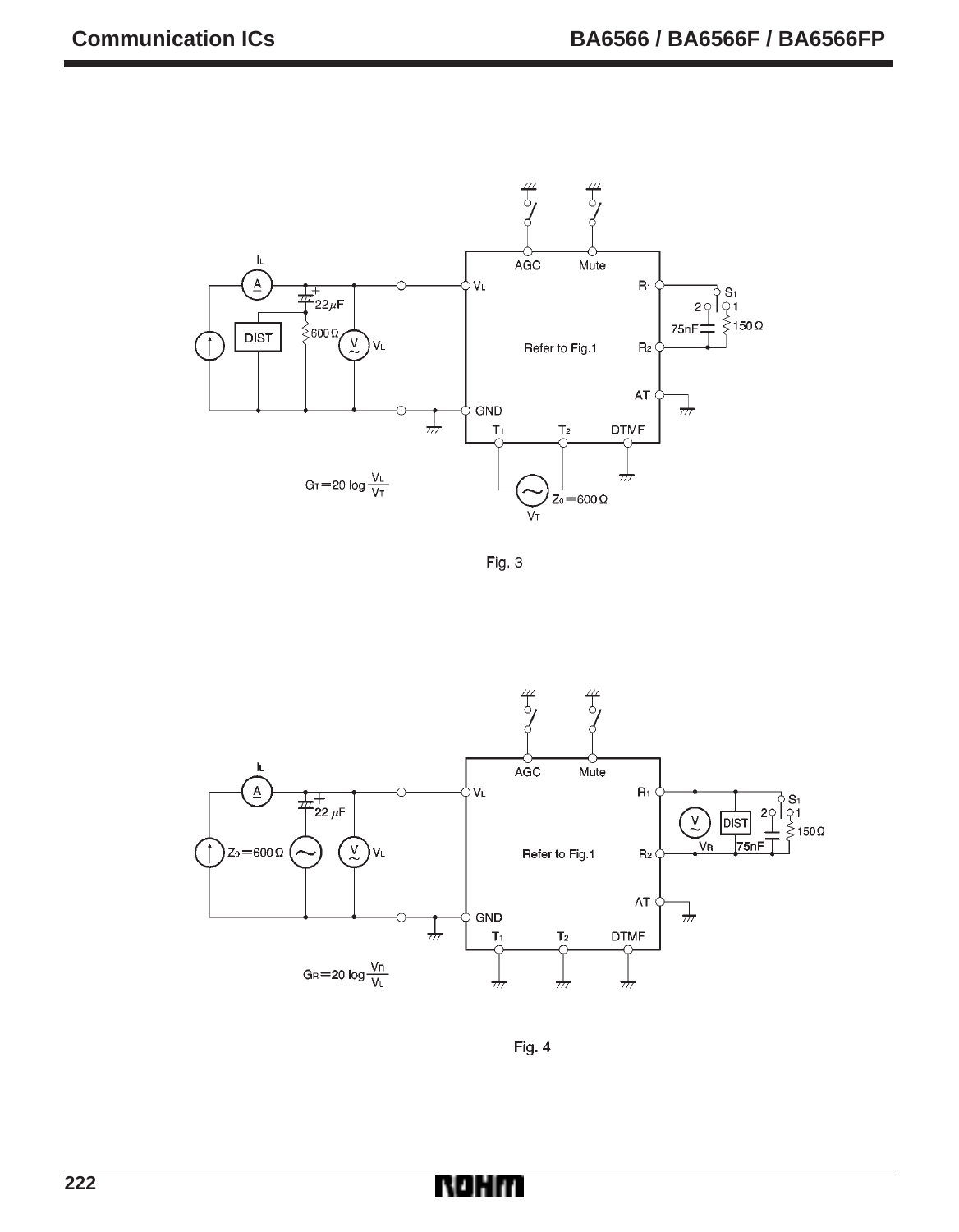

Fig. 5



Fig. 6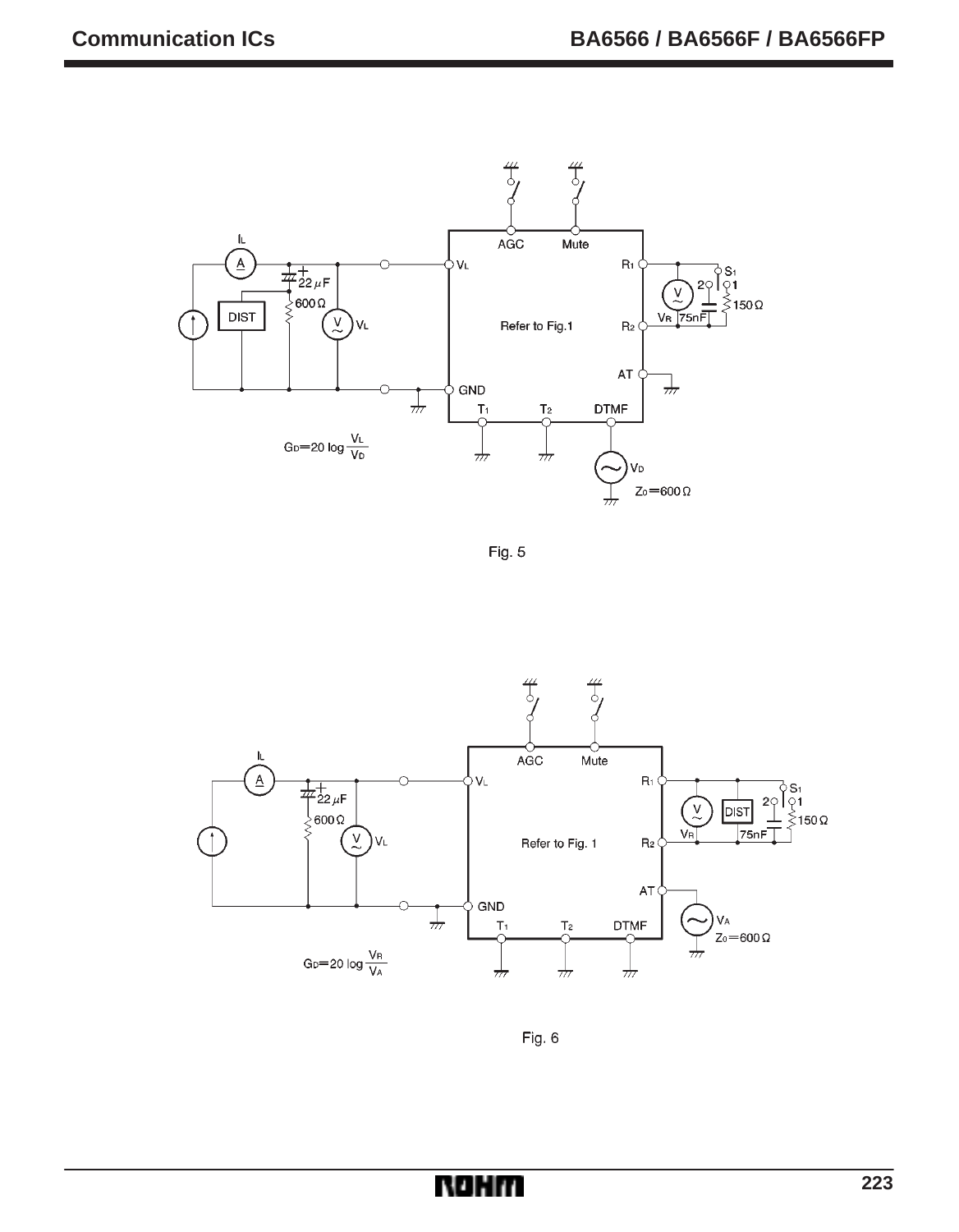

Fig. 7